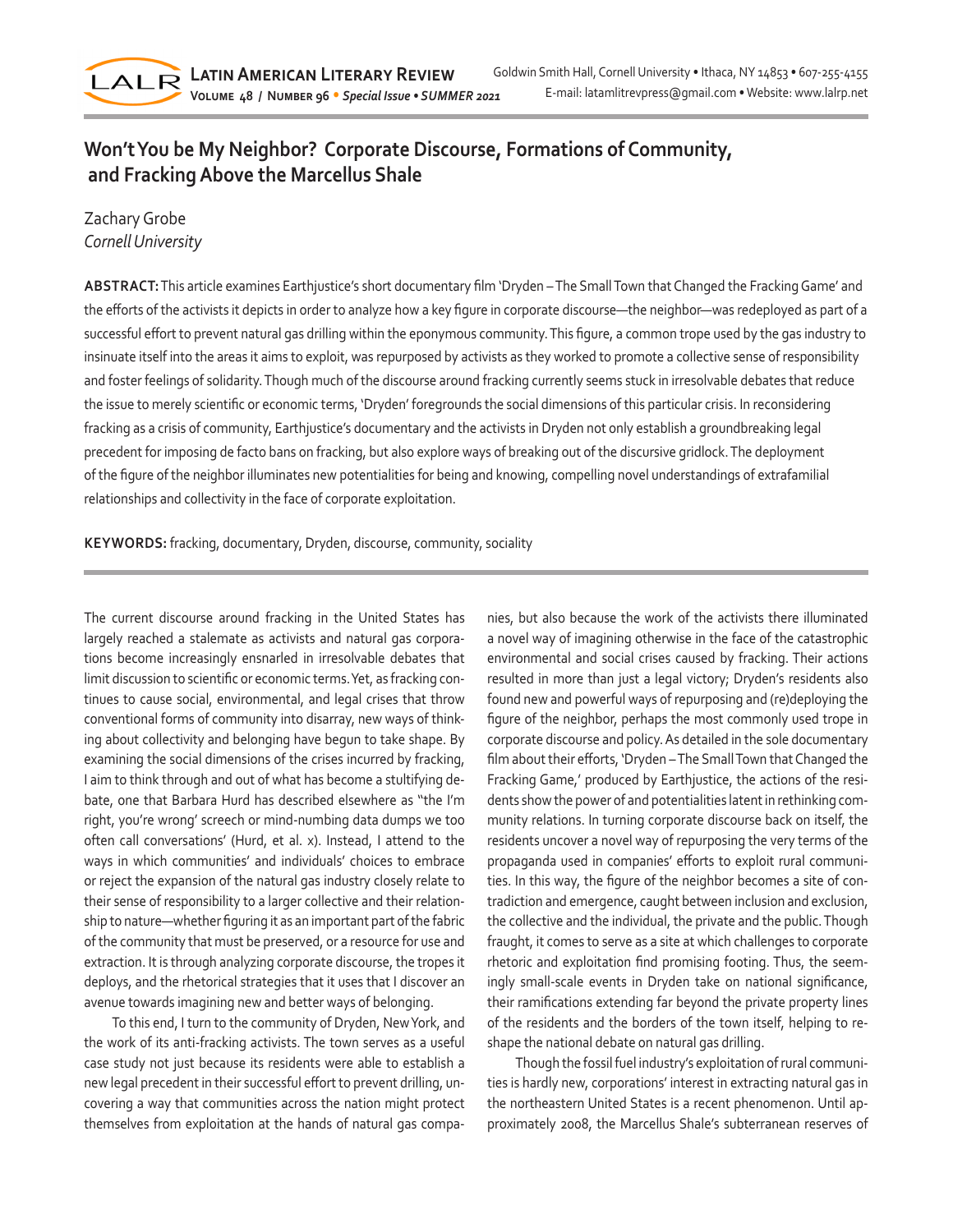methane were written off as prohibitively expensive to extract—if extraction were possible at all. By 2011, however, the immense value of the shale finally came to light. After finishing their assessment of its resources, the United States Geological Survey concluded that around 84,198 billion cubic feet of recoverable gas are trapped within the formation. 96% of that gas is believed to reside in the subregion known as the Interior Marcellus assessment unit (AU), which spans from the northeastern half of West Virginia, through the bulk of Pennsylvania, and into the southern half of New York (Coleman, et al.). Improvements in drilling methods and fracturing techniques (the combination of which is known as 'fracking') have enabled companies to profitably mine the Marcellus's reserves, spawning a rush on the part of corporations to lease land within this AU.

In response, activists have raised concerns about drilling's environmental impact, ranging from worries about water contamination to noise pollution. Corporations, in turn, have worked tirelessly to influence the discourse around natural gas development, often by insinuating themselves into the very communities that they aim to exploit. In doing so, corporations appropriate and deploy conventional working-class themes, yoking drilling to patriotism and situating themselves as parental figures and other stakeholders within the community—most notably as 'neighbors.' Natural gas companies regularly propagate the idea that they are major forces of community building and, through economic trickle-down, serve as benefactors whose presence helps preserve the hallmarks of small-town life.

For economically depressed communities whose increasingly tenuous futures depend on agriculture, such rhetoric promises not only the return of stability and a sense of hope for the future, but also renewed importance: given the United States' reliance on imported oil, rural communities that welcome natural gas extraction become seen as fighters on the frontlines, preventing America from becoming too reliant on other nations' resources and thus subject to extortion by foreign powers. As Arlie Hochschild argues, Donald Trump's movement to 'Make America Great Again,' a nostalgic appeal to a now-gone but still-recoverable past, evokes a shared sense of lost prosperity—especially that historically enjoyed by white men working as manual laborers. As these men struggle to find a sense of dignity, purpose, or meaning in labor—a situation exacerbated as jobs increasingly move off-shore and extractive industries wane—patriotism has come to serve as a new foundation for a specifically white, working-class identity. Hochschild further observes that '[such men] are starved for a sense of heroism.…Their source of heroism, of status, is humming; it's fragile' (qtd. in Khazan). The figure of the patriot, then, connects resource extraction to this nowrecoverable sense of heroism and significance, the source of which is the fulfillment of one's patriotic duty to protect the sovereignty and well-being of the nation.

In addition to appealing to white, working-class men's feelings of irrelevance or disenfranchisement, fracking companies also aim to capitalize on rural communities' long histories of resource

extraction, promising the return of familiar, respected, and meaningful jobs. As Jessica L. Rich notes, such propaganda 'romanticizes labor identities…binding people and place to extraction and erasing alternative possibilities for working, living, and being without fossil fuel industries' (292). In seeking to forge a bond between workers' identities and the labor of extraction, corporations are ultimately trying to position resource extraction as an integral, inextricable part of the working-class imaginary. Here, Rich adopts the term as defined by Dilip P. Goankar, using it to describe the 'symbolic and material practices that build social life, 'the means by which individuals understand their identities and their place in the world'' (qtd. in Rich 293).

As an example of this particular rhetorical strategy, Jessica L. Rich cites Range Resource's televised advertising campaign 'Drilling is Just the Beginning.' Each of its eight commercials feature the same narrator, who always addresses the audience using plural first-person pronouns. Such deictic language situates the speaker among the working-class communities that the advertisements target and also works to position the natural gas company such that it 'enters the narrative as a paternal figure' (299). One especially notable commercial, titled 'Hockey,' opens with a father and his children playing street hockey. The narrator then observes, 'Children never seem to run out of energy. At Range Resources, we're working hard so that our nation can say the same.' Moments later, a car passes and briefly disrupts the game. As the camera cuts to a view of the boys from within the vehicle, the narrator makes a final remark: 'Natural gas drilling here is helping America become less dependent on foreign oil, and with that, comes a little piece of freedom we can pass along to our kids' (qtd. in Rich 299). The use of 'our' in this instance explicitly inserts the company within a generational, reproductive narrative in which the drillers serve as protectors and enablers of the nuclear family, its futurity, and the patriotic ideals to which this family structure is yoked. By extension, corporations ensure the futurity of the larger community, fostering and nurturing a new generation of citizens and laborers who can go on to enjoy liberty and prosperity while adhering to and protecting corporate values.

A company's paternal role is also reflected in and complemented by its supposed position as a 'neighbor,' a rhetorical figure almost invariably evoked when drilling is alleged to have caused environmental contamination or otherwise negatively impacted an area. As detailed in the widely influential film *Gasland* (Josh Fox, 2010)<sup>1</sup>, Colorado residents Amee and Jesse Ellsworth were provided with drinking water after their well became tainted—likely by the fracking done nearby. Noble Energy, Inc., which drilled and fractured the gas wells, did not frame their response as recompense, but rather provided the couple with water in the interest of being a 'good neighbor' (26:12). Similar rhetoric was used following the Chesapeake Energy ATGAS Blowout, during which over 10,000 gallons of flowback were discharged from a well in Bradford, Pennsylvania, on April  $11<sup>th</sup>$ , 2011. After the water quality in a nearby residen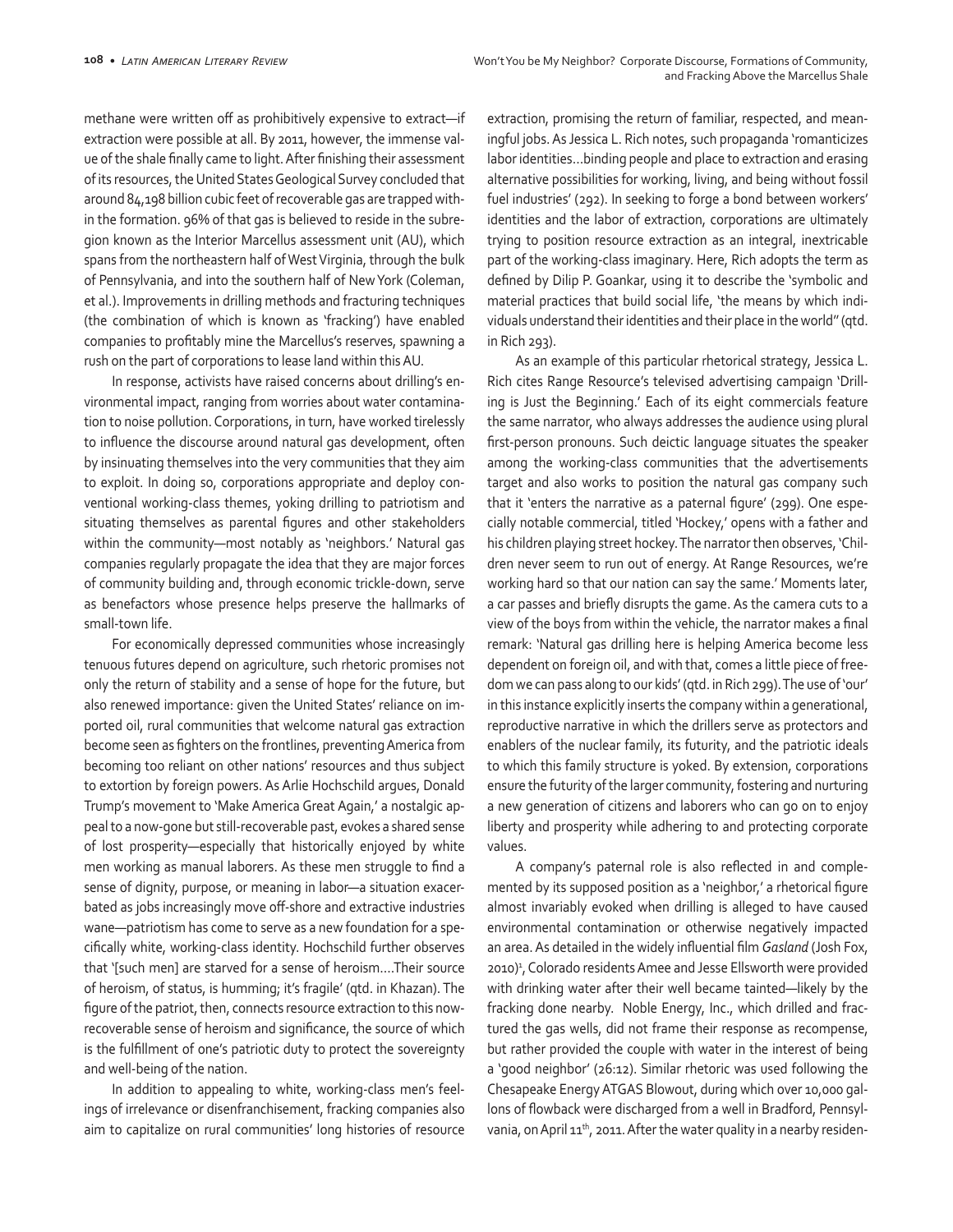tial well deteriorated, the company spent \$25,000 to seal a fracture in the well and install a reverse osmosis filtration system for those affected. Denying any complicity in the affair during a subsequent press conference, Stephanie Timmermeyer of Chesapeake Energy described the company's actions as undertaken merely 'to be a good neighbor' ('Chesapeake Energy').

The use of this language occurs not only when companies are paying lip service in the interest of public relations, but also appears in official industry literature. For example, the American Petroleum Institute issued 'Bulletin 100-3' in July of 2014, laying out best practices (or 'Community Engagement Guidelines') in accordance with the industry's 'commitment to being a good neighbor throughout the full project life cycle' (American Petroleum Institute). Besides situating companies such that they appear to have a vested interest in the wellbeing of a community, this move also helps to discourage particular forms of redress. In 2012, for instance, when Glacier Sands was denied a mining permit in Buffalo County, the company's attorney lamented the decision and expressed that '[i]t is Glacier's hope to resolve this matter voluntarily without the need for litigation, which should always be a last resort between neighbors and friends' (qtd. in Pearson 149).

Despite the claims that they lay to neighborliness, much of the corporations' day-to-day work consists of undermining the very social structures of which they assert they are a part. As Melissa Troutman details in the documentary film *Triple Divide [Redacted]* (Joshua Pribanic and Melissa Troutman, 2013), gas companies pressure potential leaseholders into signing contracts by fostering a sense of competition among residents. It is true, in fact, that a landowner's ability to reap the financial benefits of natural gas drilling can easily be threatened by those living nearby. If landholders adjacent to unleased land sign contracts, the gas under a dissenter's property can be extracted anyway. Consequently, there is strong incentive for one to sign as soon as possible so as to avoid forfeiting the benefits others might acquire first. In acting in this fashion, gas companies exploit two legal principles for their own gain: the 'rule of capture' and 'forced pooling,' both of which allow corporations to circumvent conventional property rights and particular American ideals of land ownership.

The 'rule of capture' is a legal principle by which a landholder may claim ownership of a given natural resource, specifically the category known as *ferae naturae*. This term refers to those resources, whether living or not, that travel freely and do not respect the boundaries of privately-held property (Robertson). It is insufficient that *ferae naturae* merely be present or pursued for a landowner to claim them; rather, as the rule of capture specifies, the resources must be contained or held in custody. Given that oil, gas, and similar energy sources have an 'often-migratory nature'—in order words, they move of their own accord—they, too, are classified as *ferae naturae* and are subject to this specific principle. Prior legal cases have not specified whether the movement of fossil fuels must be naturally occurring or may be artificially induced, however. Drilling companies have capitalized on this omission, and as of this writing, it is currently legal to extract gas from beneath unleased property by inducing its flow. Even if such practices were to be outlawed, it is prohibitively expensive—if it is possible at all—to image, trace, and document the induced flow of gas deep underground in order to mount a legal case.

Though companies can extract gas from underneath unleased land, doing so is often not necessary. Current laws in the United States provide few protections for dissenting landowners, and someone unwilling to lease their land might be forced to allowing drilling on their property via 'mandatory pooling.' 2 Joseph Todd, a resident of Big Flatts, New York, and a landowner whose half-acre property was integrated into a drilling unit against his wishes, describes the principle as 'eminent domain for gas drillers' (qtd. in Baca). In fact, very little property must be secured before a corporation can force dissenters into a pool and expand its operations. In New York (which currently has a moratorium on fracking), only 60% of the land needed for drilling must be leased before the state will consider a petition for mandatory pooling. In Virginia, a mere 25% must be leased before a permit may be granted (Baca). As of this writing, 39 states have laws allowing companies to force landowners into signing leases.

Despite incessantly asserting that they are good neighbors, a conspicuous tension emerges between corporations' rhetoric and actions. In capitalizing on the figure of the neighbor, the natural gas industry destabilizes and disrupts a specifically American conception of what a 'neighbor' is even as it lays claim to this role. Given the figure's rhetorical power and ubiquity in corporate discourse, it is worth pausing for a moment to explore 'the neighbor' in more depth. At its simplest, the neighbor is a member of a neighborhood, which Amie M. Schuck and Dennis P. Rosenbaum define as follows:

*Neighborhood* is generally defined spatially as a specific geographic area and functionally as a set of social networks. Neighborhoods, then, are the spatial units in which face-to-face social interactions occur—the personal settings and situations where residents seek to realize common values, socialize youth, and maintain effective social control. (62)

Neighborhoods as spaces and collective social units espouse 'a common understanding of identity, a set of interaction patterns, and a sense of belonging' and inspire 'neighboring behavior, in which people care for one another and protect each other from harm' (67). In the context of Dryden, as I will discuss, neighbors are specifically property-owning figures who participate in town life and also live in close proximity to each other.

The sheer significance of the figure's meaning and impact is the product of the United States' idiosyncratic culture of property ownership and its historical links to American political ideals. Since the nation's inception, private property has been figured as 'cen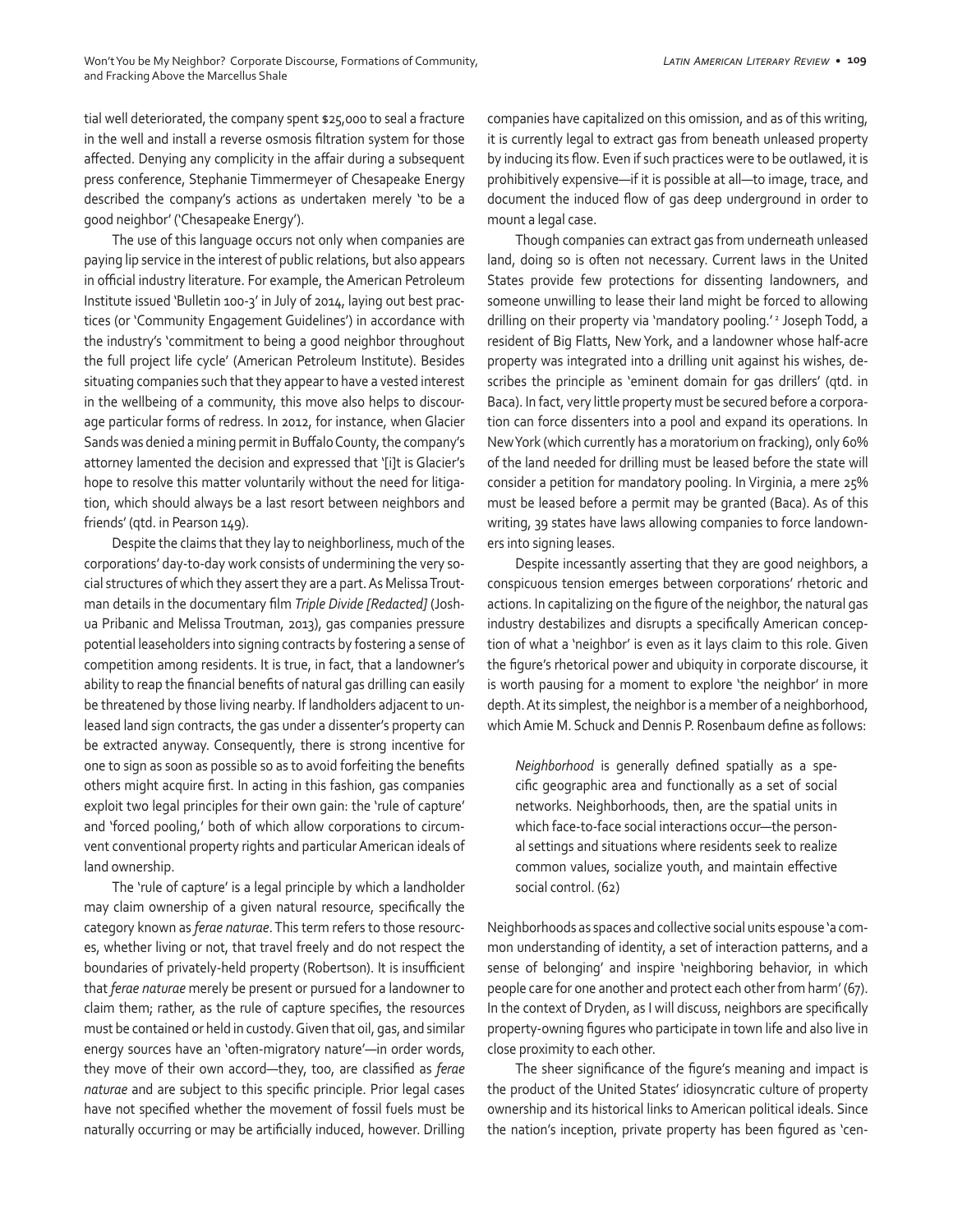tral to democratic political structures' (Jacobs 53). As Harvey M. Jacobs notes, the United States began forming while Europe was still operating under feudal principles. There, land was largely held by an elite ruling class, and the average person's prospects of owning property were slim to none. In comparison, 'America offered an alternative. It was a place where any white male immigrant could get ownership of land and, with that land as capital, make a future for himself' (54). This ideal reaches its apotheosis in Thomas Jefferson's glorification of the figure of the yeoman farmer, which for him 'linked the individual's right to own and control property with the very existence and viability of democracy' (54). In possessing his own land, a farmer could be self-sufficient, indebted to or reliant on no one else, and thus able to think and act freely. Consequently, Jefferson believed that the yeoman farmer was the ideal democratic subject and an integral part of the American political project.

Following the end of the United States' westward expansion in the 1890s3 , federal policy shifted its primary focus from land acquisition to resource management. This change eventually led to a 'literal explosion of laws, policies, and regulations at the national, state, and local levels that affected private property,' including a vast number of laws protecting air and water from pollution. The growing interference of the state fostered the 'so-called property rights movement,' which, in following a conservative interpretation of the founders' principles, asserts that '[t]hrough ownership and control of property, the owner has the material conditions that allow him to be literally free.' Extending Jefferson's figure of the yeoman farmer, such groups argue that '[w]ithout the availability of property, liberty and democracy in the American configuration are not feasible.' Yet, as Jacobs notes, 'legislatures and the Court seem to continuously affirm the rights of government over the property rights of individuals' (59). Such a shift, then, would seem to create rifts and tensions in a particularly American culture of property ownership and the privileges associated therewith.

Given the incompatibility of the interests of corporations, states, and private citizens, the erosion of a specifically American ideal of property ownership, the incursion of mining and drilling interests into vulnerable communities, and the manipulation of residents through coercive leasing practices, what is the status of neighborliness under such conditions? Has the figure of the neighbor been exposed as a tired and fantastical component of the equally fantastical American Dream, a romanticized ideal of community based on the precondition of contiguous property ownership? Given that the possession of property is the foundation of this particular relational form, what other types of connection are precluded, and how does the 'neighbor' inherently exclude—especially given the settler-colonial state's theft and ongoing appropriation of Indigenous lands? In pursuit of these questions, I examine the efforts of organizers in Dryden, New York, and 'Dryden – The Small Town that Changed the Fracking Game,' the sole documentary film that details the work of the activists who made a de facto ban on fracking a reality.

The short film, produced by the nonprofit environmentalist law group Earthjustice, consists primarily of interviews with the residents who spearheaded a petition drive. After concerted efforts to educate other members of the community about the environmental risks posed by fracking and collect their signatures, the organizers successfully persuaded their local representatives to adopt a novel legal strategy: the town council voted unanimously to use zoning laws to prohibit drilling on leased land, effectively outlawing fracking within town limits. While seemingly an event only of local importance, Dryden came to national attention for being the first community to discover a way of imposing a de facto ban despite the fact that towns lack the authority to regulate an industry. In addition to setting a legal precedent that could empower small communities across the United States, the events that occurred in Dryden warrant closer examination for a second, equally important reason: in conducting their campaign to inform and mobilize their fellow residents, the town's activists also discovered an important avenue for thinking through and out of corporations' propaganda. The organizers (re)deployed the figure of the neighbor, a trope regularly evoked throughout the documentary and ever-present at the heart of their effort to foster a sense of solidarity among their fellow citizens. In this particular instance, the figure's rhetorical force works in service of inspiring greater participation—and, consequently, greater faith—in extant democratic institutions, those same political bodies that widely cited documentaries like *Gasland* depict as ubiquitously corrupt or corruptible.

The film opens with an interview with resident Marie McRae, who recounts how she was manipulated into signing a lease. While standing out in the middle of her field, she declares, 'I never get tired of looking at this valley. It took me about 10 years to stop having the hair raise on my arm when I came over the hill and would catch sight of the farm. It's just so gorgeous. And this is what we'd lose, of course' (0:11-0:33). After repeated in-person visits, letters, and phone calls, the unnamed company's representative resorted to outright coercion. He warned McRae that all of her neighbors had signed leases, and if she did not follow suit, the company could and would—proceed to drill regardless. Worn down and intimidated, McRae finally signed a contract, only to regret her decision after discovering how little she really knew. 'Dryden' fades from black to a shot of the area's striking fall foliage, cuts away to an American flag mounted above a local home's porch and waving gently in a light breeze, cuts away again to a cat sitting on a welcome mat outside of the house just a moment before the animal playfully bounds away, and finally settles on West Main Street. In short, the camera highlights what McRae, struggling to hold back tears at the end of her interview, could not bring herself to name: the various hallmarks of peaceful and quaint small-town life that she realizes she has endangered, perhaps irrevocably.

The film then proceeds to catalog the possible consequences of natural gas drilling in the area. The narrator declares: '[Fracking] also produces pollution, industrial explosions, earthquakes, and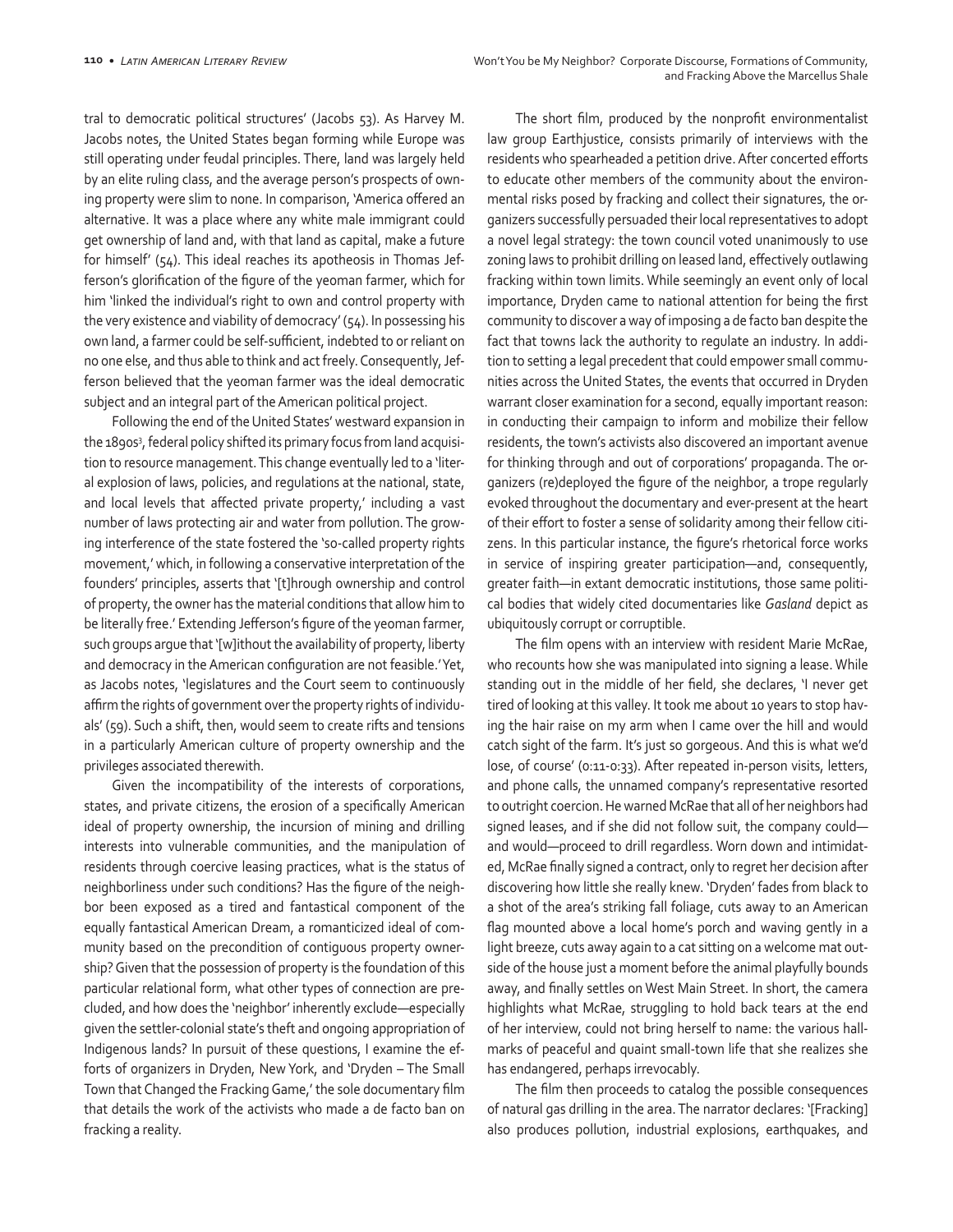changed communities' (2:11-2:19). As he finishes his sentence, the image of a man gesturing toward a cracked wall dissolves into another shot of West Main Street in Dryden. The camera looks down the street from the sidewalk, a row of businesses visible on the right, a flapping 'Open' flag waving on the left, and the United Methodist Church visible in the distance. This shot then dissolves into a closeup shot of Deborah and Joanne Cipolla-Dennis's clasped hands, their wedding rings visible. For a brief moment, the flag, church, shops, and hands overlap as the film presents a poignant collage of life in Dryden and, by extension, small towns more generally: independent businesses, religion and its associated moral sensibilities, committed and conventional relationships (including normative gay relationships, at least here), family, natural splendor, and stability. The implied juxtaposition is with urban life and its supposed trappings: large business enterprises, fast-paced daily life, instability, hedonism, pollution, and self-centeredness.

In featuring Deborah and Joanne so conspicuously, the families threatened include more than just the conventional heterosexual nuclear family; rather, the rural space that enabled a childless queer couple to (literally) make a home stands in danger of ruination. In this instance, the small-town way of life and the independent businesses that line West Main Street signify something different, something more deeply tied to a particularly American vision of democracy, self-realization, and independence. The yeoman farmer readily comes to mind, upon whom it has been suggested that America's democracy depends. Given the independence that accompanies landownership and the self-actualization it enables, it comes as little surprise that the efficacy of existing political structures—and the faith that residents ought to put in them—serve as major focuses of the documentary as it proceeds.

In response to the industry's incursion, the town engaged in grassroots organizing, here made uniquely effective by the features of small-town life. Taking advantage of their social connections and the tightly-knit nature of the community, the residents ran a successful petition drive. The process fomented neighborly solidarity and inspired the mobilization of a significant number of residents, as described by Marie McRae: 'We went door-to-door, talking to our neighbors, talking to people we'd never met' (6:10-6:16). At the heart of the operation was an unlikely figure: Martha Ferger, an 88-year-old retired scientist. As Deborah Cipolla-Dennis remarks, '[S]he knows everybody! What she did was sit at her table with the phone and called everybody she knew and told them they had to come to her house and sign [our] petition. And it's amazing! She got the most number of signatures' (6:25-6:39). When the residents finally presented their petition to the town council, one out of every ten people in Dryden had signed. The residents' success in their endeavor was ultimately the product of their faith in representative government and the efficacy of the democratic process. Here, their efforts were not even remotely disruptive—unlike, say, direct action—but rather took the form of an appeal to the incumbent town leaders, the people who ultimately hold the authority to make a 'democratic' decision.

Such faith in elected leadership contrasts sharply with the doubt, fearmongering, and paranoia of earlier documentaries like *Gasland*, which are rife with distrust and suspicion of governmental organizations running the gamut from the Environmental Protection Agency to Congress in its entirety. The opening image of Fox's film, for example, is a picture of Dick Cheney, who Fox goes on to accuse of playing a pivotal role in allowing lobbyists to ingratiate themselves with lawmakers and exert undue influence. Consequently, convenient legal loopholes freed natural gas companies from the restrictive environmental protections put in place throughout the 1970s. The federal government was left powerless to act and corrupted by deep ties to the industry it ought to be regulating. Instead of adopting a similarly suspicious mode, 'Dryden' instead focuses on a renewed belief in the American Dream. Joanne initially describes the gas company as intimidating and coercive: '[T]he industry kept telling us, 'We have the power. You have none. We are coming. Get out of the way, or leave" (3:53-3:59). Yet, when reflecting on their successful petition, McRae remarks that 'My voice by itself carries very little weight, but when I join my voice with my immediate neighbors, with the larger community that I live in, we all—together—have a voice that's loud enough for our elected officials to hear' (8:50-9:13). Joanne follows McRae's remarks with a concluding sentiment that epitomizes the central theme of the short film: 'Every community across this nation can do exactly what Dryden did. You have to care about each other. That is the American Dream, right? Yeah. That's the American Dream. You count on your neighbor' (9:14-9:29).

The underground breaking of rock finds its above-ground analog in the landman, who works to fracture a community, pitting neighbor against neighbor, so that natural gas companies can expand their operations and increase their profits. Yet, the very discursive figures that such corporations deploy also come to serve as sites of resistance. As seen in Dryden, the neighbor becomes a kind of leveling figure: to have a neighbor means that one is also a neighbor. A citizen's accountability does not end at their property lines; rather, the residents of Dryden developed a sense of collective responsibility, understanding that they all depend on the wellbeing of their surrounding environment. The danger of place-loss and its effects on community compel new understandings of the relationship between the individual and the whole, imbuing such figures as the neighbor with renewed possibility. Despite corporations' attempts to appropriate and exploit 'the neighbor,' the residents of Dryden are able to transform it into a site from which new forms of sociality and belonging might emerge.

Even so, I also wish to think critically about the ramifications of the deployment of such figures and social forms. As an inherently exclusive formation, community necessitates a consideration of what strikes me as a glaring omission in the film: those residents who might have supported fracking and the rationale for their position—especially in light of the ever-increasing precarity faced by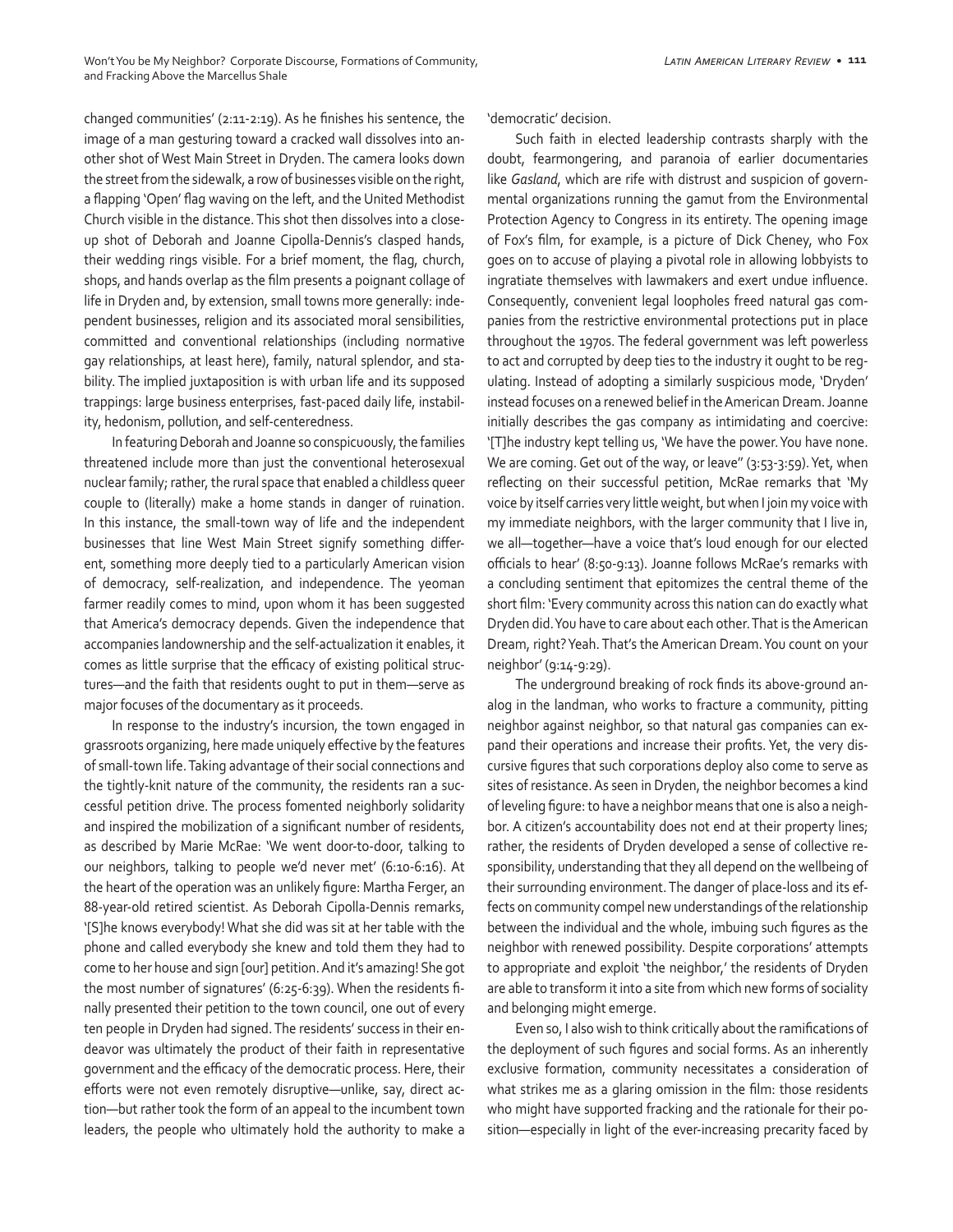small farming operations. Furthermore, the activists depicted are overwhelmingly white women, calling into question why the work of organizing and community-building is seemingly the purview of a specific gendered demographic. Though a leveling figure, 'the neighbor' does not inherently bring about an equitable distribution of the labor. Above all, however, I wish to highlight that the neighbor is specifically a property-holding figure, one also associated with white flight, the rise of the suburbs, and the past and present exclusivity of neighborhoods along class and racial lines.

In this way, the figure serves to illuminate the specific contours of the debate around fracking, revealing the power and limits of social networks in mobilizing rural communities. Even as the neighbor is able to generate and appeal to a sense of collectivity, forging 'a common understanding of identity…and a sense of belonging' (Schuck and Rosenbaum 67), it does so in order to reinforce residents' faith in the government's current institutions. The neighbor ultimately works to promote the defining values of American democracy, encouraging and even compelling participation in established government as *the* mode of redress for incursions by corporate interests. In doing so, the figure also illuminates the bounds of what the current activist discourse imagines to be possible: as Fredric Jameson insightfully observes in *Seeds of Time,* 'It seems to be easier for us today to imagine the thoroughgoing deterioration of the earth and of nature than the breakdown of late capitalism; perhaps that is due to some weakness in our imaginations' (xii). Despite its relationship to property and ownership, I argue that the neighbor still serves as an important waypoint in considering the relationship between crises of capital and community and is a figure that works to mediate between the relational dynamics at play on the level of the local, national, and international. The events in Dryden and the documentary film produced about them provide an illustrative example of the potentialities inherent in reimagining forms of community and repurposing discursive figures. Though it may not illuminate an alternative to the profit-driven economic system at the heart of the crisis of resource extraction, the neighbor still provides a way of thinking through and out of the gridlock in which the discourse around fracking is currently stuck.

## **NOTES**

<sup>1</sup>In addition to winning the Special Jury Prize at the Sundance Film Festival in 2010, it was also nominated for four Primetime Emmy awards, receiving one. The film cemented Fox's place as a major environmental activist and brought national attention to the issue of fracking. Robert Koehler of *Variety* went so far as to declare that ''Gasland' may become to the dangers of natural gas drilling what 'Silent Spring' was to DDT' (Koehler).

<sup>2</sup>There is, however, a significant environmental benefit to the practice of mandatory pooling. Hydraulic fracturing's use of unconventional (horizontal) drilling enables multiple wells to be drilled from a single site—often four to six. Conventional drilling, i.e. drilling done perpendicularly to the earth's surface, limits any given pad to a single well. Consequently, a new pad must be built for each well. This is not only costly but also incurs widespread environmental damage. Mandatory pooling, then, reduces the density of well pads, keeps operating costs to a minimum, and mitigates environmental impact.

<sup>3</sup>For more information, see historian Frederick J. Turner's seminal essay, 'The Significance of the Frontier in American History' for an analysis of the 1890 census data and his thesis about the importance of the frontier to American democracy.

## **WORKS CITED**

American Petroleum Institute. "ANSI/API Bulletin 100-3." July 2014.

- Baca, Marie C. "Forced Pooling: When Landowners Can't Say No to Drilling." *ProPublica*, 18 May 2011, www.propublica.org/article/forced-pooling-whenlandowners-cant-say-no-to-drilling.
- "Chesapeake Energy Helps Pennsylvania Afford Study of Natural Gas Blowout." *Public Herald*, 2011, publicherald.org/chesapeake-neighbor/.
- Coleman, James L., et al. *Assessment of Undiscovered Oil and Gas Resources of the Devonian Marcellus shale of the Appalachian Basin Province,* 2011, United States Geological Survey. pubs.usgs.gov/fs/2011/3092/pdf/fs2011-3092.pdf.
- "Dryden The Small Town That Changed the Fracking Game." *YouTube*, Earthjustice, 2 May 2014.
- Fox, Josh, director. *Gasland*. *Amazon*, HBO, 2010, www.amazon.com/gp/video/detail/B005C0DH EY/ref=atv\_dp\_share\_cu\_r.
- Hurd, Barbara, et al. *Shale Play*, Pennsylvania State University Press, 2018, pp. i–xiii.
- Jacobs, Harvey M. "U.S. Private Property Rights in International Perspective." Lincoln Institute of Land Policy, *Property Rights and Land Policies*, 2009, pp. 52–69.
- Jameson, Fredric. *The Seeds of Time*. Columbia University Press, 1994.
- Khazan, Olga. "Why Many White Men Love Trump's Coronavirus Response." *The Atlantic*, 29
- Oct. 2020, www.theatlantic.com/politics/archive/2020/10/white-men-coronavirus-trump-approval/616780.
- Koehler, Robert. "GasLand." *Variety*, 25 Jan. 2010, variety.com/2010/film/marketsfestivals/gasland -1117941971/.
- Pearson, Thomas W. When the Hills Are Gone: Frac Sand Mining and the Struggle for Community. University of Minnesota Press, 2017.